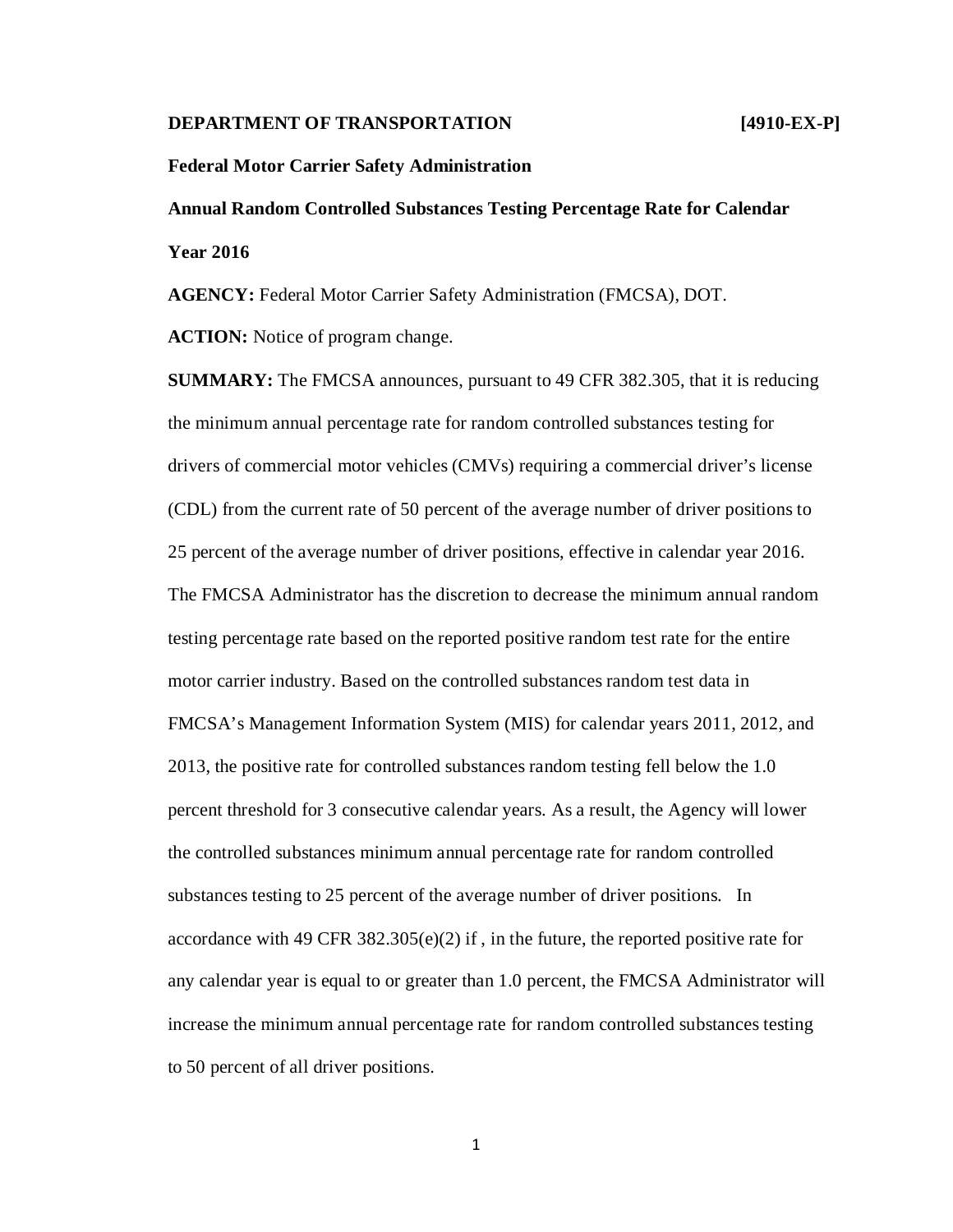**DATES:** Effective January 1, 2016, the minimum annual percentage rate for random controlled substances testing, for drivers of commercial motor vehicles (CMVs) requiring a commercial driver's license (CDL), will be 25 percent.

**FOR FURTHER INFORMATION CONTACT:** For information concerning this notice, contact Mr. Juan Moya, Drug and Alcohol Program Manager, Compliance Division, Federal Motor Carrier Safety Administration, 1200 New Jersey Avenue, SE, Washington, DC 20590, 202-366-4844 or [fmcsadrugandalcohol@dot.gov.](mailto:fmcsadrugandalcohol@dot.gov)

# **SUPPLEMENTARY INFORMATION:**

#### **Background**

The final rule titled, "Controlled Substances and Alcohol Use and Testing," published August 17, 2001, (66 FR 43097), established the process by which the Agency determines whether the minimum annual percentage rate for random controlled substances testing should be increased or decreased. The final rule included a provision indicating that the decision on whether to increase or decrease the percentage rate would be based upon the motor carrier industry's overall positive random controlled substance test rate, as reported by motor carrier employers to FMCSA, pursuant to 49 CFR 382.403. Under this performance-based system, the testing rate was initially set at 50 percent. The FMCSA Administrator may, at his or her discretion, lower the minimum annual random controlled substances testing percentage rate to 25 percent when the industry-wide random controlled substances positive rate is less than 1.0 percent for two consecutive calendar years. 49 CFR 382.305(g). The new annual random testing percentage rate would then apply starting January 1 of the following calendar year. 49 CFR 382.305(f).

In accordance with 49 CFR 382.403, each calendar year FMCSA requires motor

2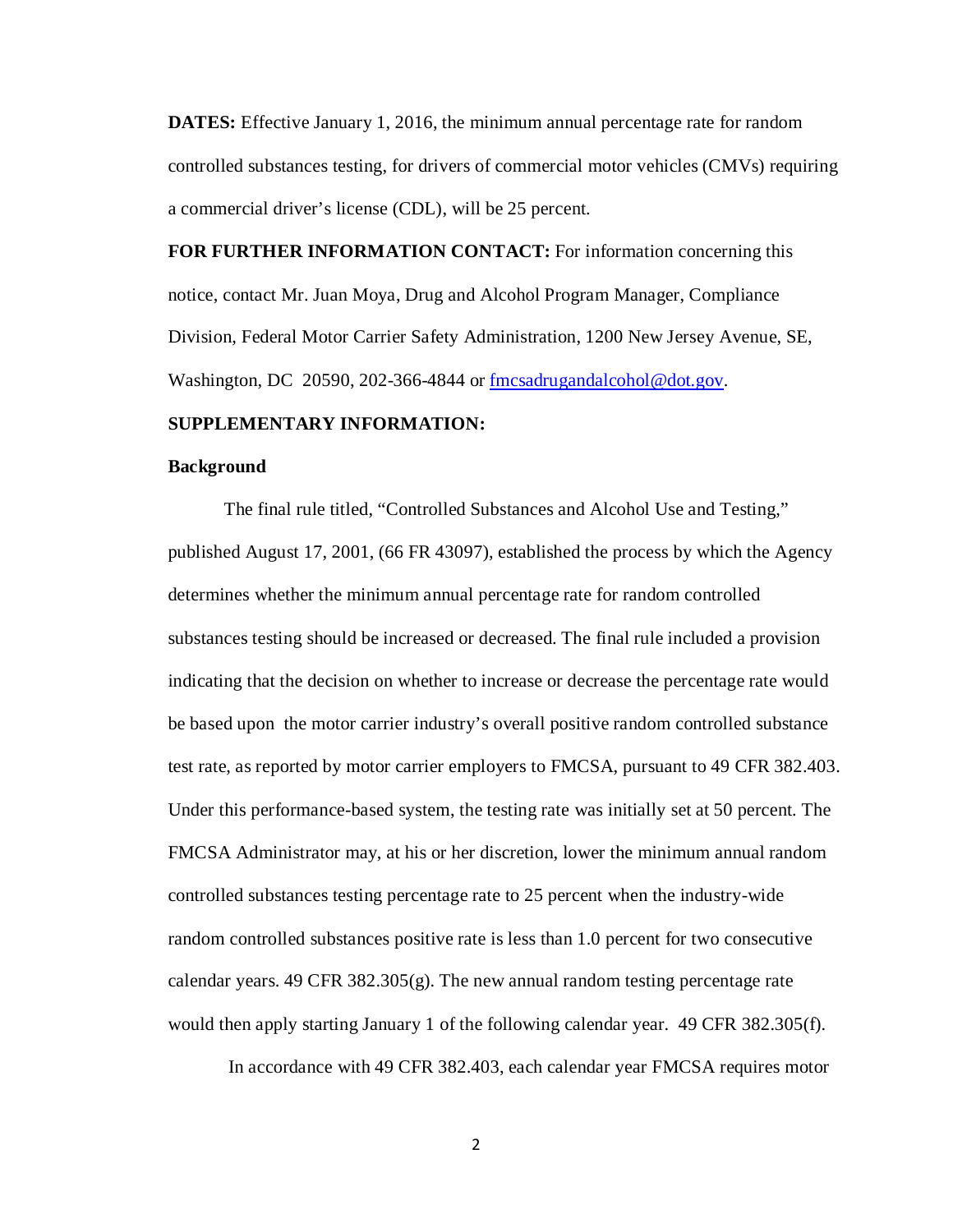carriers selected for the survey to submit their DOT drug and alcohol testing program results. Selected motor carriers are responsible for ensuring the completeness, accuracy, and timeliness of the data submitted. The survey requires motor carriers to provide information to the Agency on the number of random tests conducted and the corresponding positive rates.

For the 2013 survey, notices were sent out to 3,251 randomly selected motor carriers primarily via email and U.S. mail for those motor carriers with invalid or no email addresses. Of these forms, 2,236 were completed and returned to FMCSA, resulting in usable data from 1,654 carriers comprising of 497,270 CDL drivers based on the motor carriers' survey responses. Respondents providing non-usable data represent entities that are out of business, exempt, have no testing program in place, or belong to consortia that did not test any drivers for the carrier during 2013.

The estimated positive random controlled substance test rate in 2013 is 0.7 percent. The 95-percent confidence interval for this estimate ranges from 0.6– 0.8 percent. In other words, if the survey were to be replicated, it would be expected that the confidence interval derived from each replication would contain the true usage rate in 95 out of 100 surveys. For 2011 and 2012, the estimated positive usage rate for drugs was estimated to be 0.9 percent and 0.6 percent, respectively.

For calendar year 2015, in order to ensure reliability of the data, the FMCSA Administrator made the decision to maintain the annual testing percentage rate at 50 percent and sought additional information related to drivers' positive test rates. Following a third consecutive calendar year of data reporting the positive rate below 1.0 percent FMCSA announces that the random controlled substances annual percentage

3